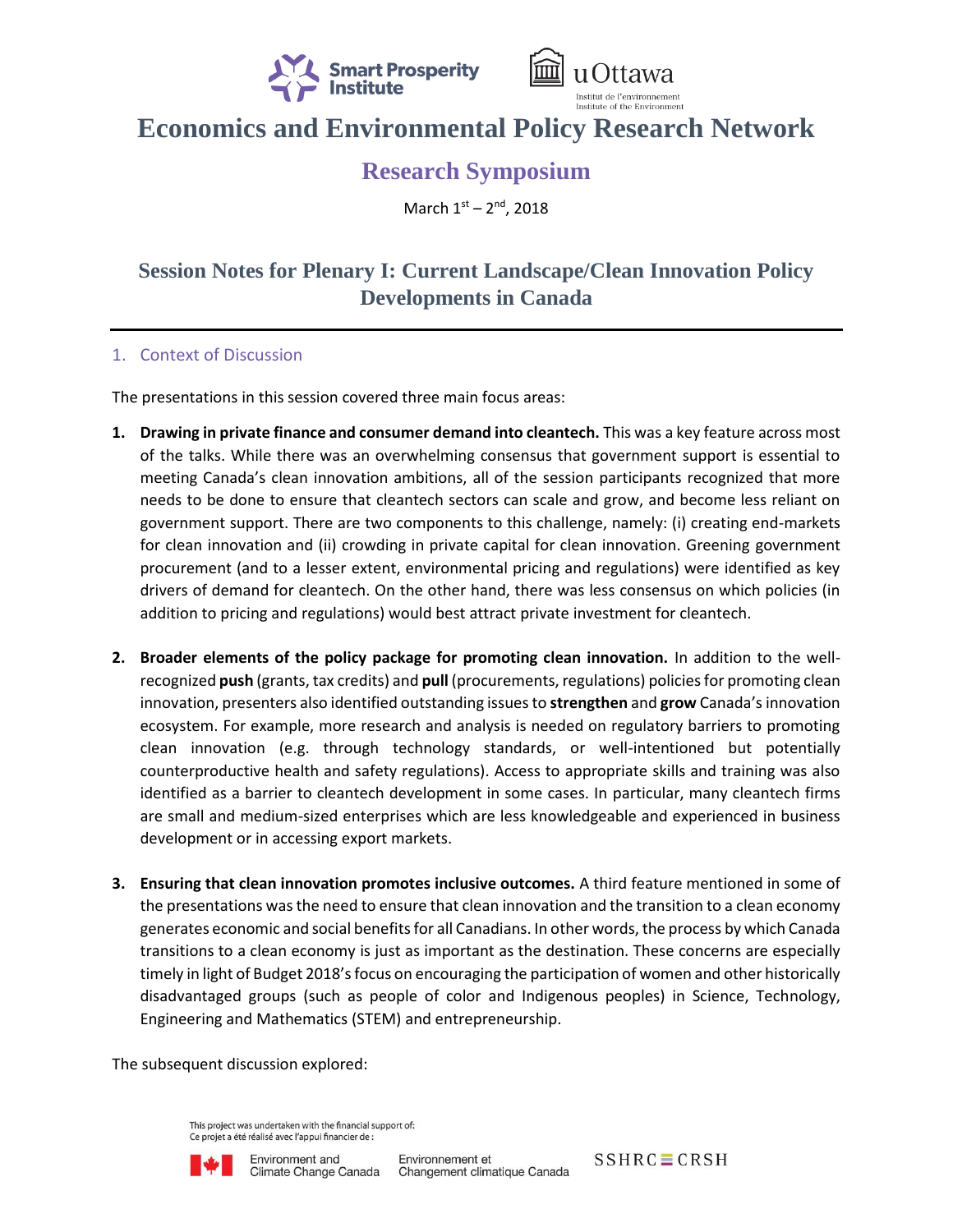



- Creating a market for clean innovation products. One respondent commented that too much emphasis is being placed on the supply side for clean innovation, and that there needs to be a greater focus on the demand side. They suggested that pricing GHG emissions above the levels currently implemented and considered in Canada would help provide the incentive to purchase clean technology products. Others suggested that stringent (but also flexible? - **Ed**.) regulatory policies, such as the clean fuel standard, can also be a significant driver of clean technology adoption.
- Other opportunities for increasing the clean innovation market included identifying opportunities in jurisdictions where such markets already exist (to some extent), such as the market for energy efficiency technologies. These generate energy savings which can help cleantech adoption 'pay for itself', even if pollution and GHG emissions remain unpriced. A similar story can be told for clean technologies related to water quantity and quality, which can generate significant savings, and which often have a steady customer base from municipal, provincial and federal governments.
- Further cleantech market opportunities can potentially be found abroad. For instance, energy efficiency technologies can gain a greater toe-hold in markets facing higher energy prices. And many emerging economies are looking to green their economies and their infrastructure networks.
- **Ensuring that the benefits from emerging companies and their cleantech solutions are captured by Canada** was another theme. Concerns were raised that emerging Canadian cleantech firms might get 'bought out' by foreign firms, in which case the intellectual property associated with clean technology – often financed (in part or in whole) by governments – essentially leaves the country.
- This led to a discussion of current and potential measures to ensure that cleantech firms and their benefits stay within Canada. One government representative noted that their funding programs include covenants which effectively tie firms to remaining in Canada. (Note that a program cannot require a company to remain in Canada per se, but it can tie its funding to activity in Canada, and seek repayment of that support if this does not occur.) Several discussants also noted that many companies would actually like to remain in Canada, and will continue to do so provided that the necessary support measures (including access to both private and public sector capital) are in place. Indeed, once companies reach a certain size, it becomes more difficult for them to leave Canada, so the challenge lies in getting companies to that size and scale. Policymakers and business leader need to identify the right conditions for keeping cleantech firm within Canada.
- Another government representative noted that their program does not specify any ownership requirements for funding, but they do include provisions for knowledge and technology transfer in the competitive granting process. This has led to significant technology spillovers in the sectors that they are targeting.
- **A third discussion theme revolved around the extent to which clean technology support should be agnostic in their choice of technologies or sectors, versus playing to Canada's traditional areas of strength or investing in (seemingly) promising technologies**. Several of the respondents noted their clean technology policies or strategies have somewhat of a mixed profile. That is to say, while they generally attempt for these policies or strategies to be technology-neutral, these policies also interact with broader political priorities and constraints. For instance, in some provinces the lion's share of public funding for clean technology development is derived from carbon pricing proceeds. In such cases, policymakers may have made legal or political commitments to funding low-carbon technologies through these proceeds.

This project was undertaken with the financial support of: Ce projet a été réalisé avec l'appui financier de :

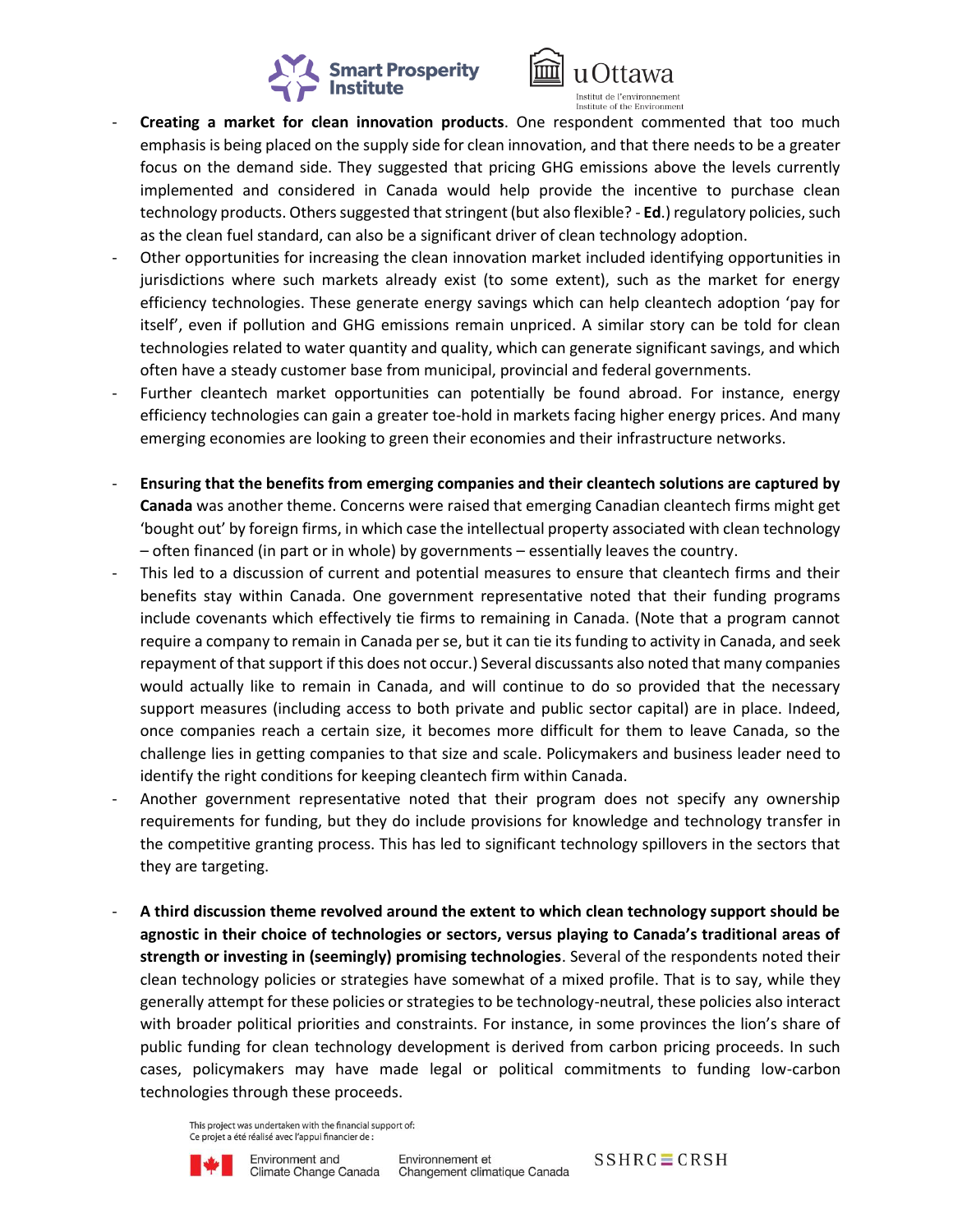



- Other broader considerations which inform existing clean technology policies and programs include the desire to build on traditional areas of strength, to pursue economic diversification, or a departmental mandate to help transform 'traditional' economic sectors. Indeed, even in cases where 'playing to strengths' is not identified as an explicit funding criteria, the fact remains that incumbent sectors often receive funding due to their extensive know-how, networks, environmental impact, and/or economic importance.
- 2. Research Questions Identified

The following specific research questions/ideas emerged from the discussion:

- What are the different pathways through which finance can support the dissemination and **adoption of clean technologies?** The need to 'crowd in' private capital is well recognized, although the discussion offered few concrete suggestions (beyond the usual demand-side measures) on how to increase its share. Others suggested that **the interactions between digital financial technologies and clean technologies might be another promising area for further research.**
- Demand-side strategies for promoting clean innovation: two key areas for research emerge here. First**, which policies – carbon/pollution pricing, flexible regulations, subsidies and clean procurement – should receive the greatest emphasis for stimulating demand for clean innovations?** This is especially pertinent in light of the serious political constraints facing carbon pricing schemes in Canada and abroad. Second, **given the fact that Canada is a relatively small market, what sorts of measures might be needed to access other markets (which may or may not have stringent environmental policy in place)?** There is a role for additional market research and advisory strategies (e.g. on export development) to inform how Canada can tap into global markets. For instance, offering solutions to address local economic and environmental challenges in emerging economies – such as congestion, air pollution energy poverty/affordability, etc. – could help Canadian cleantech increase its global market share.
- **The role of regulatory modernization and harmonization in promoting clean innovation**. The need for additional research on regulatory modernization was mentioned several times throughout the session, in order to ensure that potentially outdated or prescriptive regulations do not stifle the development and deployment of clean innovation technologies. Some participants also discussed the importance of regulatory harmonization in the context of demand-side 'pull' policies (such as carbon pricing and regulation). While these policies and important for ensuring effective environmental outcomes, more work needs to be done on regulatory harmonization (e.g. reducing redundancy and overlap), in order to ensure that Canadian firms are not over-burdened by the costs of regulatory compliance.
- **How to promote a clean innovation skills agenda?** This has at least two facets, namely the content and inclusivity of the skills development agenda. As mentioned previously, there was a strong consensus that policy has an important role to play in promoting 'soft' entrepreneurial skills amongst cleantech firms, since this is a significant factor inhibiting their growth and scale-up. Second, ensuring that access to training is equitable and inclusive for disadvantaged groups – such as women, people

This project was undertaken with the financial support of: Ce projet a été réalisé avec l'appui financier de :



 $SSHRC \equiv CRSH$